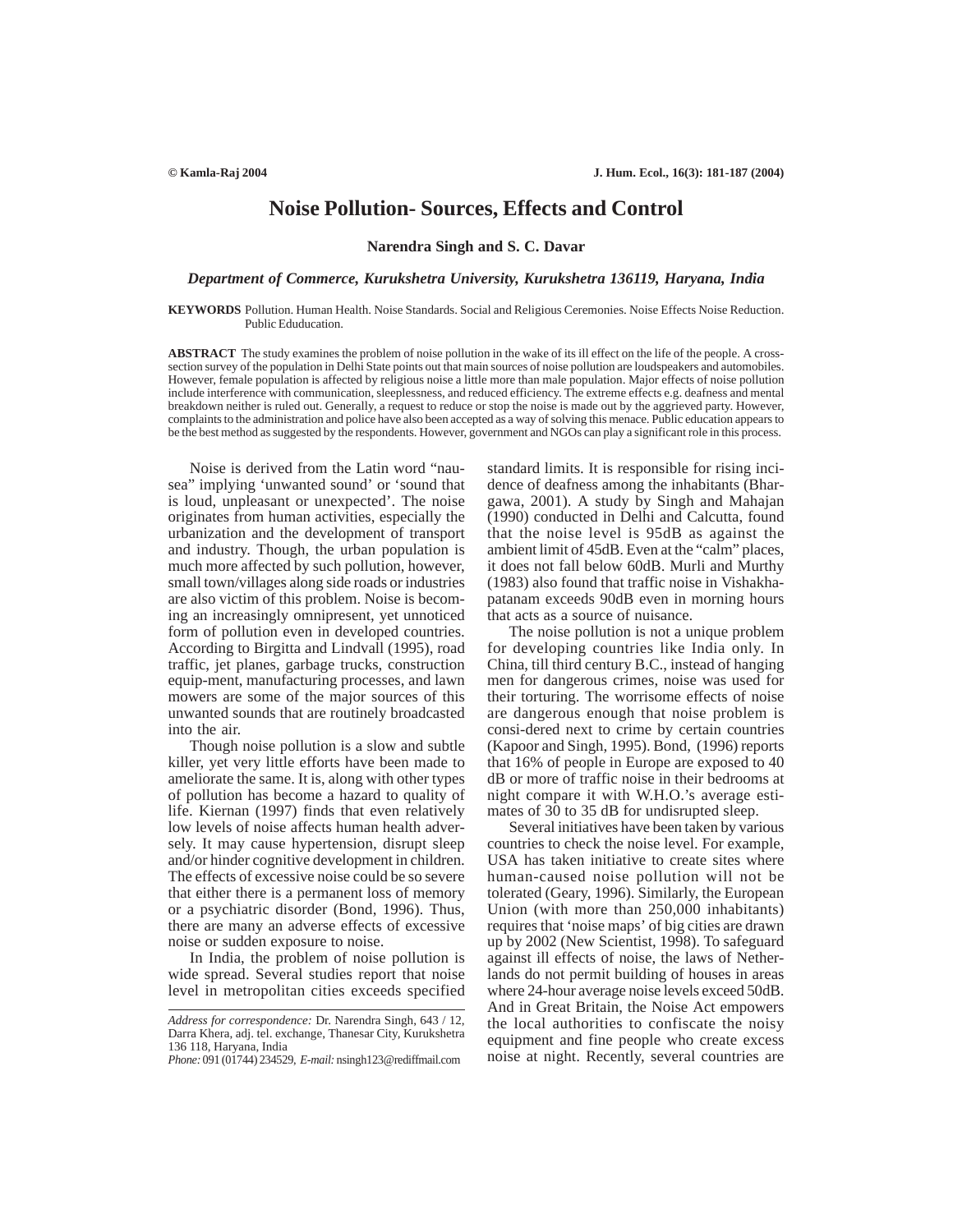The movement against noise pollution is weak in India. Most of the people do not consider it a pollutant, and take it as a part of routine life. Of late, it has been recognized as a pollutant (Negi et al., 1999). In India, the Noise Pollution (Regulation and Control) Rules, 2000 have been framed under the Environment (Protection) Act, 1986. These are a set of guidelines for regulation and control of noise. The ambient levels of noise for different areas/zones specified in the rules are indicated in chart 1.

|  | <b>Chart 1: Ambient noise standards</b> |  |  |  |
|--|-----------------------------------------|--|--|--|
|--|-----------------------------------------|--|--|--|

| Area | Category of Area/Zone | Limits in $dB^*$ |            |  |
|------|-----------------------|------------------|------------|--|
| Code |                       | Day Time         | Night Time |  |
| (A)  | Industrial Area       | 75               | 70         |  |
| (B)  | Commercial Area       | 65               | 55         |  |
| (C)  | Residential Area      | 55               | 45         |  |
| (D)  | Silence Zone          | 50               | 40         |  |

\*The limit in dB denotes the time-weighted average of the level of sound in decibels on Scale A which is relatable to human hearing.

*Source:* Environment (Protection) Act, 1986 as amended in 2002.

A survey by Central Pollution Control Board (CPCB) survey shows that in Delhi, the noise level in most places exceeds the permissible limit. (The Times of India, New Delhi). Similarly, a study by NEERI has revealed that noise levels in residential, commercial and industrial areas and silent zones of Delhi and towns of National Capital Region (NCR) far exceed the prescribed standards. The average noise level in Delhi is 80 dB while the ambient limit is 55dB (The Business Line, New Delhi). Bombay too suffers from high levels of noise pollution. For example, Shetye et al. (1980) had estimated that noise level in crowded locations in Bombay was almost double that of residential standards adopted by most countries (45dB during day and 35dB at night). Evidently, noise pollution has assumed alarming proportions affecting adversely the efficiency of various populations, mental health and general quality of life. Moreover, it is becoming a problem of law and order with the growing number of complaints to police and administration. Unless and until, measures are taken to control the level of noise, the ongoing urbanization and industrialization may complicate the problem so much that it becomes incurable.

There are several methods that can be utilized for controlling the level of noise. First of all, the design and technology of machines/equipments could be altered resulting in low noise emission. Secondly, noise barriers may help us control noise. A third method is to protect receptors of sound by a shield e.g. building may be insulated against noise. Similarly, body and window planes may be made sound proof. Apart from technology, we may undertake various steps to modify or regulate the behaviour of users of machines and equipment. Though a legal framework could be enforced to regulate users of vehicles/equipment, but it requires huge resources and good governance. The public education appears to be a good option because it is a social problem. Sheer ignorance about the adverse effects of noise pollution appear to be a key factor in laying inadequate stress on controlling or reducing its levels. To make India a world-class destination for tourism, industry, and a place for healthy living, the development and implementation of a comprehensive noise control programme is a dire need of hour.

This study identifies the sources of noise that create noise pollution. Moreover, the study explores the effects of noise on publics and their reactions. Finally, various measures to control the pollution are contemplated. The empirical evidence gathered through this study can be employed for developing appropriate legal and public action programme.

#### **METHODOLOGY**

This empirical study is based on a sample survey of the State of Delhi. 150 respondents was interviewed personally. The sample represents a cross-section of different age groups, sex, geography, educational levels; income levels of respondents and therefore it could be treated as a representative sample for such an exploratory study. Delhi was chosen for the study because it is one of the most populous cities in India and reflects both the modern and traditional, infrastructure (roads, localities, buildings etc.) Moreover, its inhabitants represent a crosssection of Indian culture. The data was collected by using a structured questionnaire blended with suitable open-ended questions. The analysis has been carried out with the help of percentages and cross-classifications on sources of noise, effects of noise, reactions to noise, and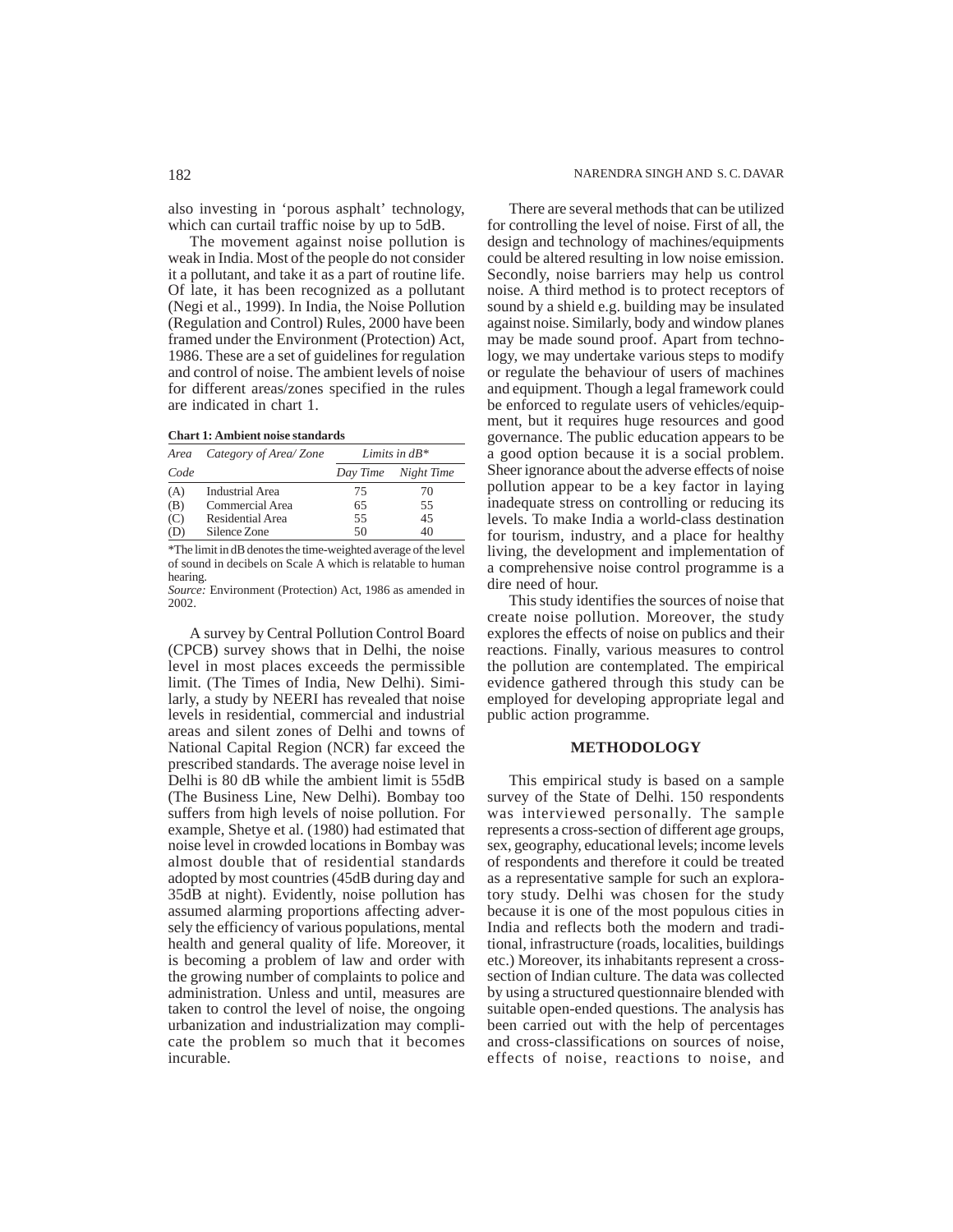suggestions to control noise in terms of age as well as sex.

#### **RESULTS**

*Sources of Noise:* Sources of noise pollution include inter alia, vehicular traffic, neighbourhood, electrical appliances, TV and music system, public address systems, railway and air traffic, and generating sets. Even we fall prey to the noise generated by household equipments used by us. Most of the people inhabiting metropolitan cities or big towns and those working in factories are susceptible to the adverse effects of noise. Characteristically, it affects the rich and the poor alike. The problem of noise pollution is less in small towns and villages. But, those residing in villages/ towns along the national/ state highways or close to railway tracks do bear the burnt of excessive noise.

Indiscriminate use of horn by the vehicles and widespread use of loud speakers in Indian social and religious ceremonies cause several health hazards to the urban inhabitants. It may cause deafness, nervous breakdown, mental disorder, heart troubles and high blood pressure, head-aches, dizziness, inefficiency and insomnia (Bhargawa, 2001). The noise level and exposure area depends on its source and its strength.

Road noise, especially at some distance from the road can be described as a steady state noise that does not fluctuate much. But, rail and aircraft noise are acoustically characterized by high noise levels of relative short duration. Noise from industrial installations, construction sites and fixed recreation facilities radiates from a point source and the shape of the exposure area is generally a circle. The noise from various sources may either be steady for a long period or fluctuate over a specified period considerably.

Road traffic is a key source of noise in big cities. The speed and exhaust system determines the noise released by road traffic. The contact between tyres and the road surface is dominant source of noise at speeds above 60km/h for light vehicles. In future, tyre to surface noise is likely to become an important issue to be addressed in noise abatement strategies. In urban areas, fast acceleration and re-starting the engine in traffic could result in emissions up to 15dB higher than the normal levels of emission resulting from smooth driving. Another major source of noise is public address system used by temples, mosques etc. Indian Constitution under Article 25-28 guarantees freedom of religion to all persons. But, this freedom of religion is not an absolute one. Freedom of religion is subject to public order, health and morality. In a recent decision, Supreme Court held that no religion prescribes that the prayers should be performed by using loudspeaker or by beating drums. Further, it was held that if religious people make use of such equipment, it should not affect the right of other people. The High Court of Tamil Nadu allowed a petition filed by the Welfare Association of KKR Nagar (Chennai) against Church, and directed the respondent that the noise level should not exceed the permissible decibels. Thus, the State can put a restriction on an institution for maintaining public health. Since the noise disturbs the living and leaves the bad impact on the health of the people, restriction imposed by a state on the noise level does not amount to violation of fundamental right.

The analysis (Table 1) indicates that a very large proportion of respondents in each age group is being affected by noise emanating from the loudspeakers. The range is 71% to 86% with overall %age of 83%. However, % of such people in age group of 20-40 years is marginally lower. Similar is the situation with automobiles. Majority of respondents across different age groups feel that automobile noise affects their activities. A relatively small proportion of res-

**Table 1: Sources of noise in terms of age groups**

| Source of Noise     |            | Age groups |            |            |             |  |
|---------------------|------------|------------|------------|------------|-------------|--|
|                     | Upto $20$  | $20 - 40$  | $40 - 60$  | Above 60   | Total       |  |
| Loud speaker        | (85)<br>29 | 35<br>(71) | (86)<br>37 | (83)<br>20 | (83)<br>121 |  |
| Automobiles         | (67)<br>23 | 31<br>(63) | 32<br>(74) | 18<br>(75) | 104<br>(75) |  |
| Neighborhoods       | (50)<br>17 | 23<br>(47) | 20<br>(46) | (54)<br>13 | 73<br>(54)  |  |
| Religious functions | (62)       | 29<br>(59) | (58)<br>25 | (58)<br>14 | 89<br>(58)  |  |
| Total respondents   | 34 (100)   | 49 (100)   | 43 (100)   | 24 (100)   | 150 (100)   |  |

Figure in parenthesis are percentages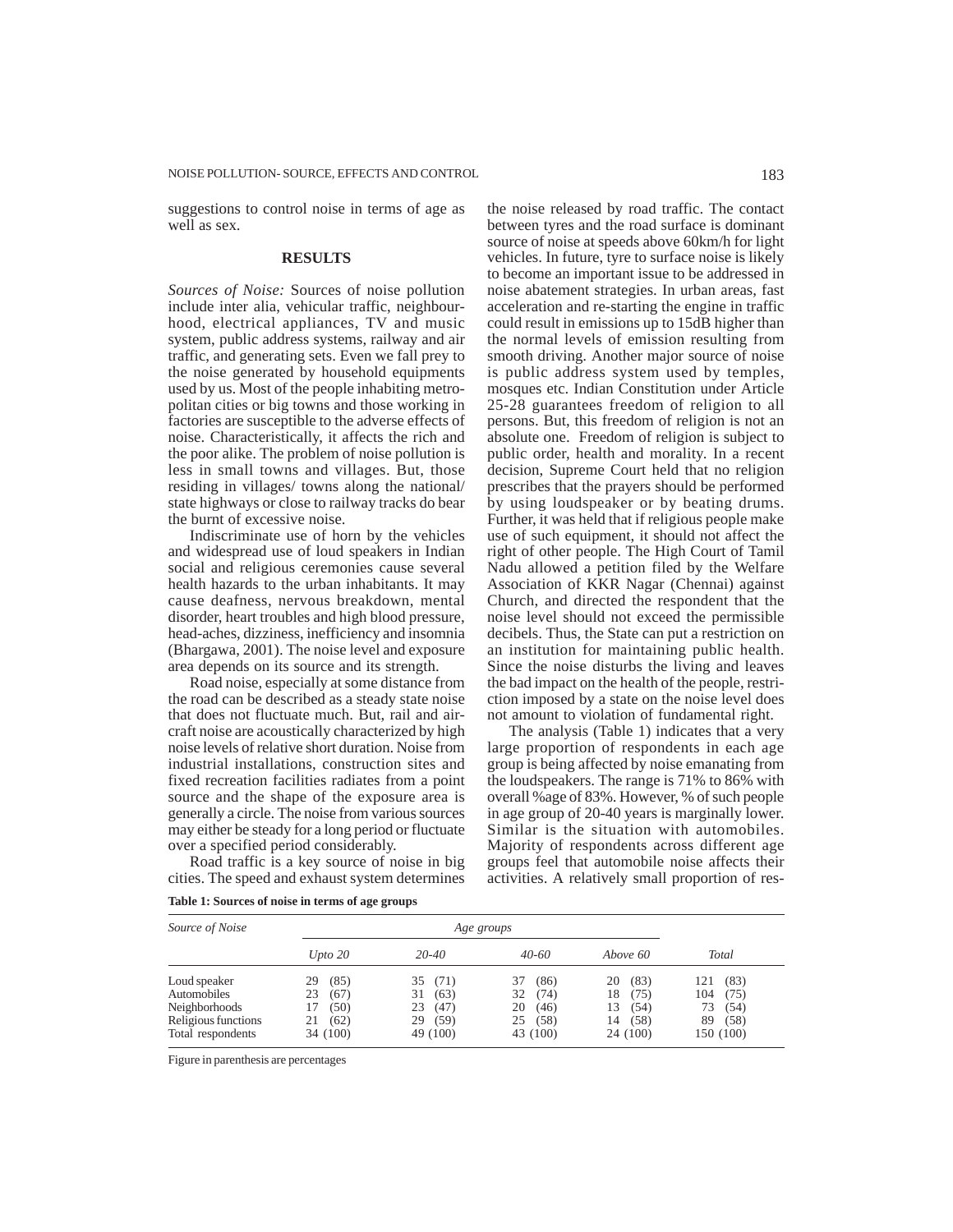pondents (54% across various age groups) acknowledge adverse effect of noise generated by neighborhoods. An almost equal proportion of respondents (58%) across different age-groups claim that noise originating from religious functions affects them.

In general, apart from the loudspeakers and automobiles, religious functions, as well neighborhood act as significant sources of noise pollution. Thus, metropolitan cities are becoming a victim of new class of pollution i.e. noise. Further, we examine whether sources of noise pollution act upon male population and female population differently.

Table 2 presents figures and % age of male and female respondents affected by different sources of noise. There is marked differences in population affected by noise from religious func-

**Table 2: Sources of noise affecting male and female respondents**

| Noise Sources       | Male     | Female   |  |  |
|---------------------|----------|----------|--|--|
| Loudspeaker         | 64 (82)  | 57 (79)  |  |  |
| Automobiles         | 52 (67)  | 52 (67)  |  |  |
| Neighborhoods       | 38 (49)  | 35 (49)  |  |  |
| Religious functions | 42 (54)  | 47 (65)  |  |  |
| Total respondents   | 78 (100) | 72 (100) |  |  |

Figure in parenthesis are percentages

tion and surprisingly, women are more affected by it over the men population. In terms of remaining sources, there is no marked difference in % of male population and female population. It means that other sources of noise (Loudspeaker, automobiles, neighborhoods) affect equal proportion of male population as well as female population.

*Effects of Noise:* There is no doubt that the noise affects human health adversely. The noise may result in loss of hearing, stress, high-blood pressure, loss of sleep, distraction affecting productivity, and a general reduction in the quality of life. The effects of noise are difficult to quantify because tolerance levels among different populace and types of noise vary considerably. There is a large amount of scientific literature assessing the effects of noise on human beings. Indiscriminate use of horn by the vehicles and wide spread use of loudspeakers in Indian social and religious ceremonies caused several health hazards to the urban inhabitants. It may cause deafness, nervous breakdown, mental disorder, heart troubles, high blood pressure, dizziness and

insomnia (Bhargawa, 2001).

Exposure to noise pollution exceeding 75 decibels for more than eight hours daily for a long period of time can cause loss of hearing. The hazards increase with the intensity of the noise and the period of exposure. The sound produced by a bursting cracker, exceeding 150dB, can cause a ringing sensation called 'tinnitus' and can impair hearing permanently. In general about 1 percent of the population suffers from noise-induced pollution.

Nagi et al. (1993) found that the noise level produced by household equipment and appliances sometimes reaches up to 97 dB which is more than double the acceptable (45dB) noise level. This excessive noise could carry several ill-effects viz. annoyance, speech interference, sleep disturbance, mental stress, headache, and lack of concentration. Similarly Singh (1984) noted that the workers exposed to high noise levels have a higher incidence of circulatory problems, cardiac diseases, hypertension, peptic ulcers, and neurosensory and motor impairment. The adverse effects of noise have not even spare the birds (Robins, sparrows, wrens and blackbirds). Those living near busy roads could not hear each other and thus unable to contact for propagation (Deutche Presse-Agentur, 2003).

We can visualize (Table 3) that noise interferes with communication, disturbs the sleep and reduces the efficiency of individuals under its umbrella. Majority of sample respondents exposed to noise pollution report occurrence of annoyance and hearing problem. As many as 35% reported the deafness and almost equal number reported mental breakdown. The survey data shows that the effect of noise is not similar among various age groups. Generally, growing age bears the burnt of excessive noise pollution. For example, the rising proportion of sample respondents in higher age groups acknowledges depression, sleeplessness and deafening effect. A very large proportion of respondents feel that noise interferes with inter-personal communication and causes annoyance. Extreme effects (i.e. mental breakdown and deafness) are acknowledged by one third of survey population. However, there is a much higher incidence of deafness effects on old people (above 60 years of age). Further, a general perusal of table shows that psychosomatic (e.g. depression, sleep) and physiological (deafness) disorders are acknowledged by a smaller proportion of respondents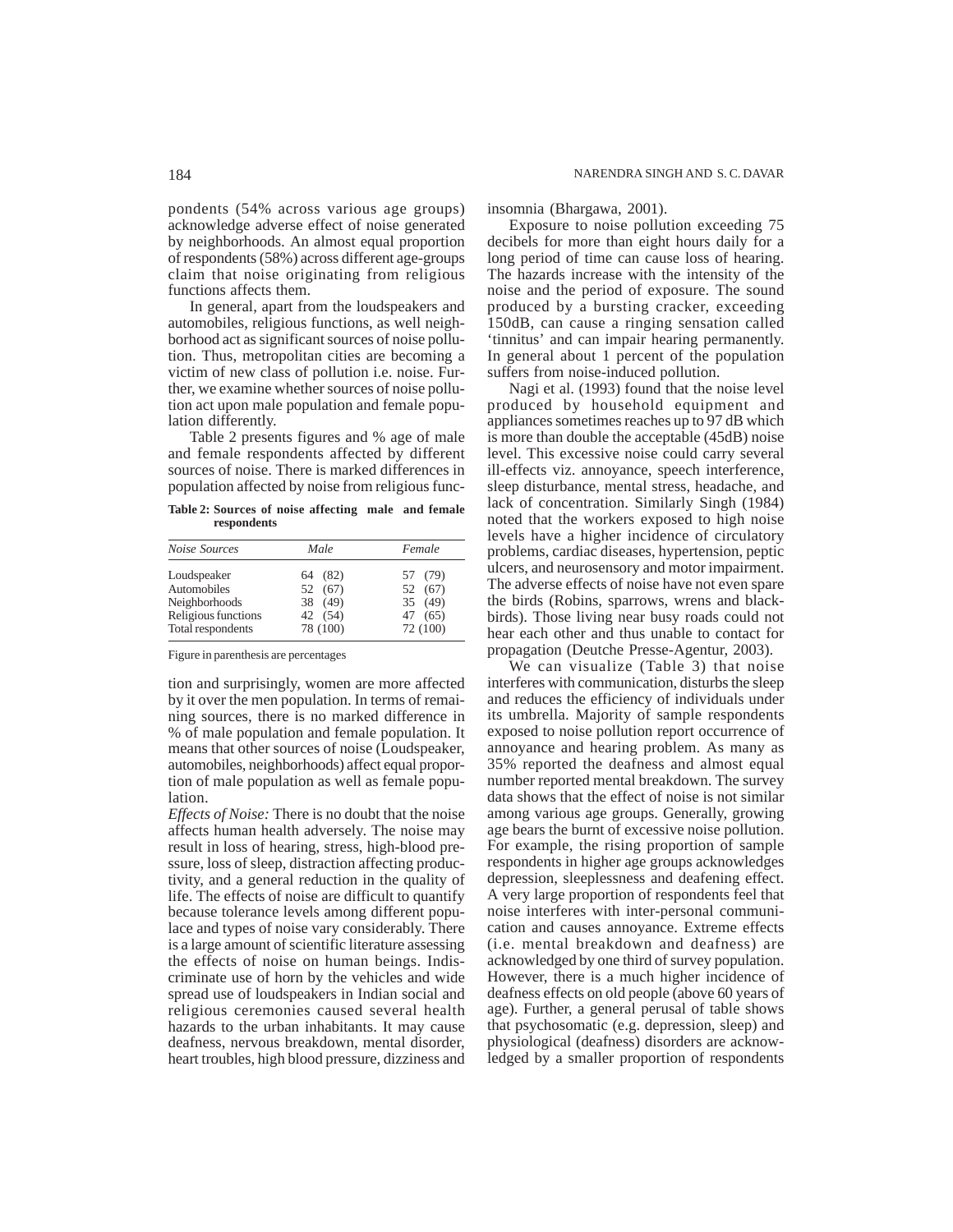| Effect of noise              |          |           | Age Groups |          |           |
|------------------------------|----------|-----------|------------|----------|-----------|
|                              | $0 - 20$ | $20 - 40$ | $40-60$    | Above 60 | Total     |
| Effect on hearing            | 23(68)   | 28 (57)   | 34 (79)    | 22(92)   | 107(71)   |
| Interfere with communication | 33 (97)  | 47 (96)   | 41 (95)    | 20(83)   | 141 (94)  |
| Cause annoyance              | 25(73)   | 38 (78)   | 35(81)     | 18 (75)  | 116(77)   |
| Disturb sleep                | 33(68)   | 46 (94)   | 41 (95)    | 22(92)   | 132 (88)  |
| Result in deafness           | 9(26)    | 15(31)    | 15(35)     | 13 (54)  | 52 (35)   |
| Mental breakdown             | 8(23)    | 17(35)    | 17(40)     | 8(32)    | 50(32)    |
| Total                        | 34 (100) | 49 (100)  | 43 (100)   | 24 (100) | 150 (100) |

#### **Table 3: Effect of noise on different age groups**

Figures in parentheses are percentages to the total of the respective columns.

in young age groups vis-à-vis older populations.

Table 4 shows that perception of male and female populations about the effect of noise varies. A significantly higher proportion of male population feels the adverse effects of noise on hearing, efficiency, and breeding of annoyance. Differences in terms of physiological (depression, sleep, mental breakdown) and interference with communication are not marked i.e. almost equal proportion of male and female population is susceptible to such effects of noise.

**Table 4: Sex-based differences in perception of effects of noise**

| Effect of noise                 | Male<br>group | Female<br>group | Total     |
|---------------------------------|---------------|-----------------|-----------|
| Effect on hearing               | 60(77)        | 47 (65)         | 107(71)   |
| Interfere with<br>communication | 72 (92)       | 69 (96)         | 141 (94)  |
| Cause annoyance                 | 62(81)        | 54 (75)         | 116 (77)  |
| Reduce efficiency               | 71 (91)       | 61(84)          | 132 (88)  |
| Cause depression                | 48 (62)       | 47(65)          | 95(63)    |
| Disturb sleep                   | 70 (90)       | 62(86)          | 132 (88)  |
| Result in deafness              | 27(35)        | 25(35)          | 52 (35)   |
| Mental breakdown                | 28 (36)       | 22(31)          | 50 (32)   |
| Total                           | 78 (100)      | 72 (100)        | 150 (100) |

Figure in parentheses are percentages to the total of the respective columns.

|  |  |  |  |  | Table 5: Reactions to noise by different age groups |  |
|--|--|--|--|--|-----------------------------------------------------|--|
|--|--|--|--|--|-----------------------------------------------------|--|

We have analyzed the data on reactions of age-groups (Table 5) with a view to ascertain the differences in groups, if any. Popular reactions across various age-groups include 'request the perpetrator to stop/reduce the noise'. A significant proportion of people affected by noise seek redressal through administrative procedure or quarrel-the latter is popular with youngsters (up to 20 years) as well as with "mature people" (40-60 years). People falling in 20-40 years do not indulge in administrative, legal remedies and/or quarreling. Even in terms of requesting the source, they lag other age groups. Though a small percentage, the recourse to legal remedy (police) probably indicates serious violations of noise-controlling laws or community ethics.

Table 6 shows that there is no major difference in proportions of male and female populations with regard to the set of probable reactions toward excessive noise. Major reactions to excess noise are similar to what we have seen in case of different age groups i.e. request and seek administrative remedy. It is heartening to note that the fair sex is found to indulge in an aggressive reaction (quarrelling) even more than their masculine counterpart. It may be a result

| <b>Reactions</b>            |            |            | Age groups |          |            |
|-----------------------------|------------|------------|------------|----------|------------|
|                             | $0 - 20$   | $20 - 40$  | $40 - 60$  | Above 60 | Total      |
| Request the source          | 26<br>(77) | (49)<br>24 | 28<br>(65) | 19 (79)  | (65)<br>97 |
| Complain to the authorities | (29)<br>10 | (18)<br>09 | (30)<br>13 | 11 (46)  | (29)<br>43 |
| Complain police             | (12)<br>4  | (2)        | (12)       | (8)<br>2 | 12<br>(8)  |
| Quarrel with people         | (32)<br>11 | (8)<br>4   | (26)<br>11 | 4 (17)   | 30<br>(20) |
| Total                       | 34 (100)   | 49 (100)   | 43 (100)   | 24 (100) | 150 (100)  |

Figure in parentheses are percentages to the total of the respective columns.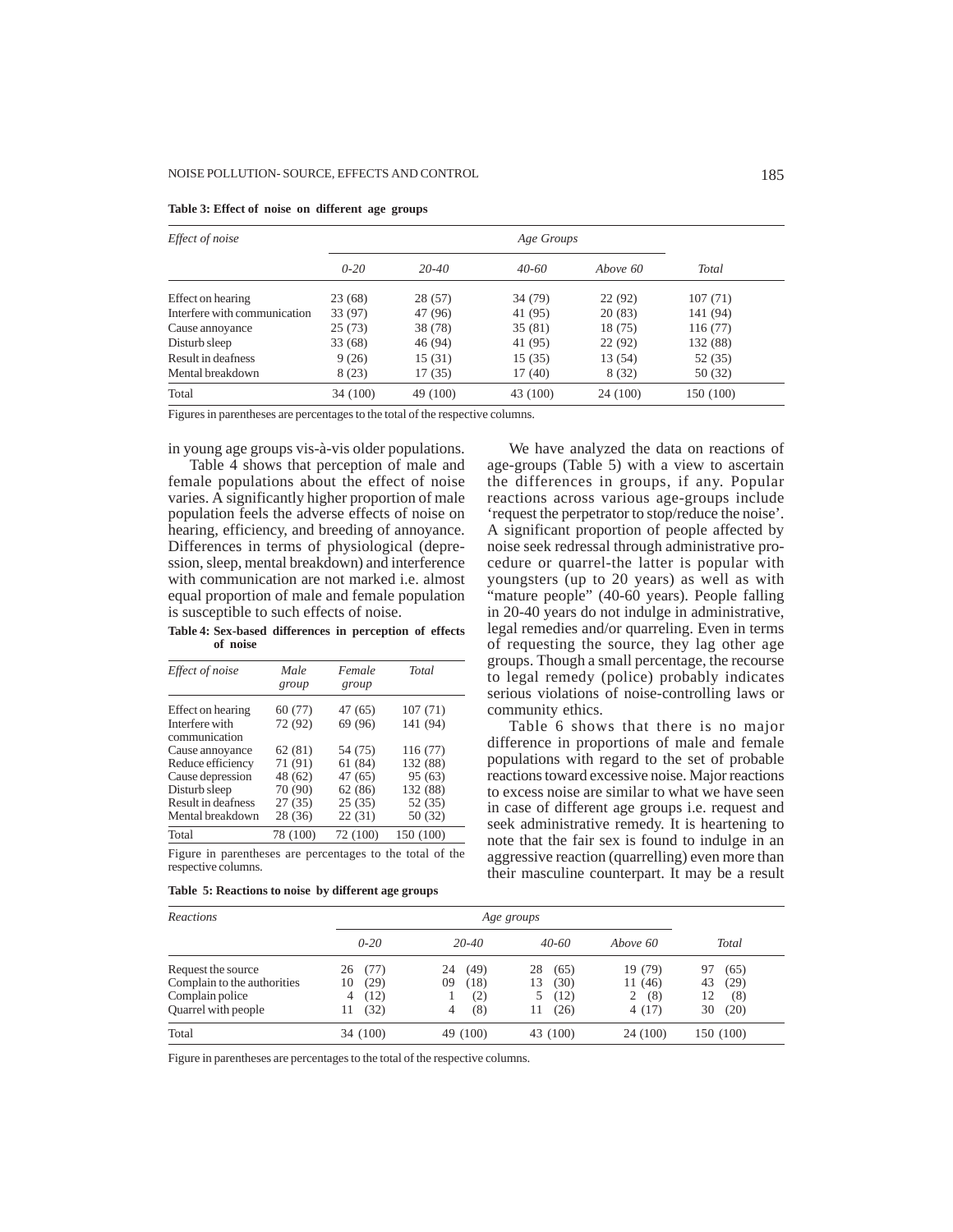**Table 6: Reactions to noise among sex groups**

concept of womanhood.

| Mode of Reaction                                     | Male                     | Female                   | Total                    |  |
|------------------------------------------------------|--------------------------|--------------------------|--------------------------|--|
| Request the source<br>Complain to the<br>authorities | (64)<br>50<br>(28)<br>22 | 47<br>(65)<br>(29)<br>21 | (65)<br>97<br>43<br>(29) |  |
| Complain to police<br><b>Ouarrel</b> with people     | (09)<br>(18)<br>14       | 5(07)<br>(22)<br>16      | 12<br>(8)<br>30<br>(20)  |  |
| Total                                                | 78 (100)                 | 72 (100)                 | 150 (100)                |  |

Figure in parentheses are percentages to the total of the respective columns.

*Suggestions for Controlling Noise:* The figures in Table 7 indicate responses of individuals to a set of probable solutions. In general, a set of a significant proportion of respondents feel that public education programmes and government can help us control the noise-level. The police and civil administration, if empowered, could also facilitate checking of noise-levels. However, the data suggests need for a multi-dimensional approach i.e. a single measure cannot achieve the goal of noise-reduction. In terms of age, a significant proportion persons between 20-40 years and 40-60 years feel that civil authorities should be empowered along with other measures. It strengthens the belief that public education is needed direly because people are not aware of legislation/rules of environment ministry of Delhi. The younger (< 20 years) and older generation (above 60 years) appears to emphasize *inter alia*, need for empowering the police. Each of age groups feels that a combination model could work better for a public cause.

Male and female groups do not seem to differ regarding alternative methods of controlling the noise-level. Predominantly, male as well as female respondents advocate public education. Empowering the police is rated as a tool for control of noise by smaller proportion of people in total sample. Thus, change in public attitude by programmes of government/NGO's and civil measures (fines etc.) could help us reduce or prevent the noise pollution ab initio.

**Table 8: Suggestions by different sex groups to control noise**

| Methods                 |          | Sex groups |           |
|-------------------------|----------|------------|-----------|
|                         | Male     | Female     | Total     |
| Education               | 28 (36)  | 22(31)     | 50 (33)   |
| Government efforts      | 17(22)   | 16(22)     | 33(22)    |
| Involving NGO's         | 14(18)   | 12(17)     | 26(17)    |
| Empowering police       | 8(10)    | 10(14)     | 18 (12)   |
| <b>Empowering Civil</b> | 11(14)   | 12(17)     | 23(15)    |
| Authorities             |          |            |           |
| Total                   | 78 (100) | 72 (100)   | 150 (100) |

 Figure in parentheses are percentages to the total of the respective columns.

## **CONCLUSION**

This research paper explores the sources, effects, reactions and suggestions for controlling the excessive noise. Automobiles and public address system (loudspeakers) turns out to be major sources of noise pollution. It appears that loudspeakers are frequently used for religious functions (and temple prayers). Disturbance by loudspeakers and automobiles is felt by age groups of 20-40 years somewhat lesser than other groups. Across various age groups, there is almost an equal proportions of respondent reporting neighborhood, music and religions functions as sources of noise. There are no variations among male and female population. Proportion of female population vis-à-vis

| Suggestion                   |           |            |            |            |            |
|------------------------------|-----------|------------|------------|------------|------------|
|                              | Upto 20   | $20 - 40$  | $40 - 60$  | Above 60   | Total      |
| Education                    | (21)      | (37)<br>18 | (33)<br>14 | (46)<br>11 | (33)<br>50 |
| Government efforts           | 8<br>(23) | (22)<br>11 | (28)<br>12 | (08)<br>2  | 33<br>(22) |
| Involving NGO's              | 8<br>(23) | (12)<br>6  | (19)<br>8  | (17)<br>4  | 26<br>(17) |
| Empowering police            | 8<br>(23) | (04)<br>4  | (05)       | (17)<br>4  | 18<br>(12) |
| Empowering Civil authorities | (09)<br>3 | (20)<br>10 | (16)       | (12)<br>3. | 23<br>(15) |
| Total                        | 34 (100)  | 49 (100)   | 43 (100)   | 24 (100)   | 150 (100)  |

**Table 7: Suggestions by different age groups to control noise**

Figure in parentheses are percentages to the total of the respective columns.